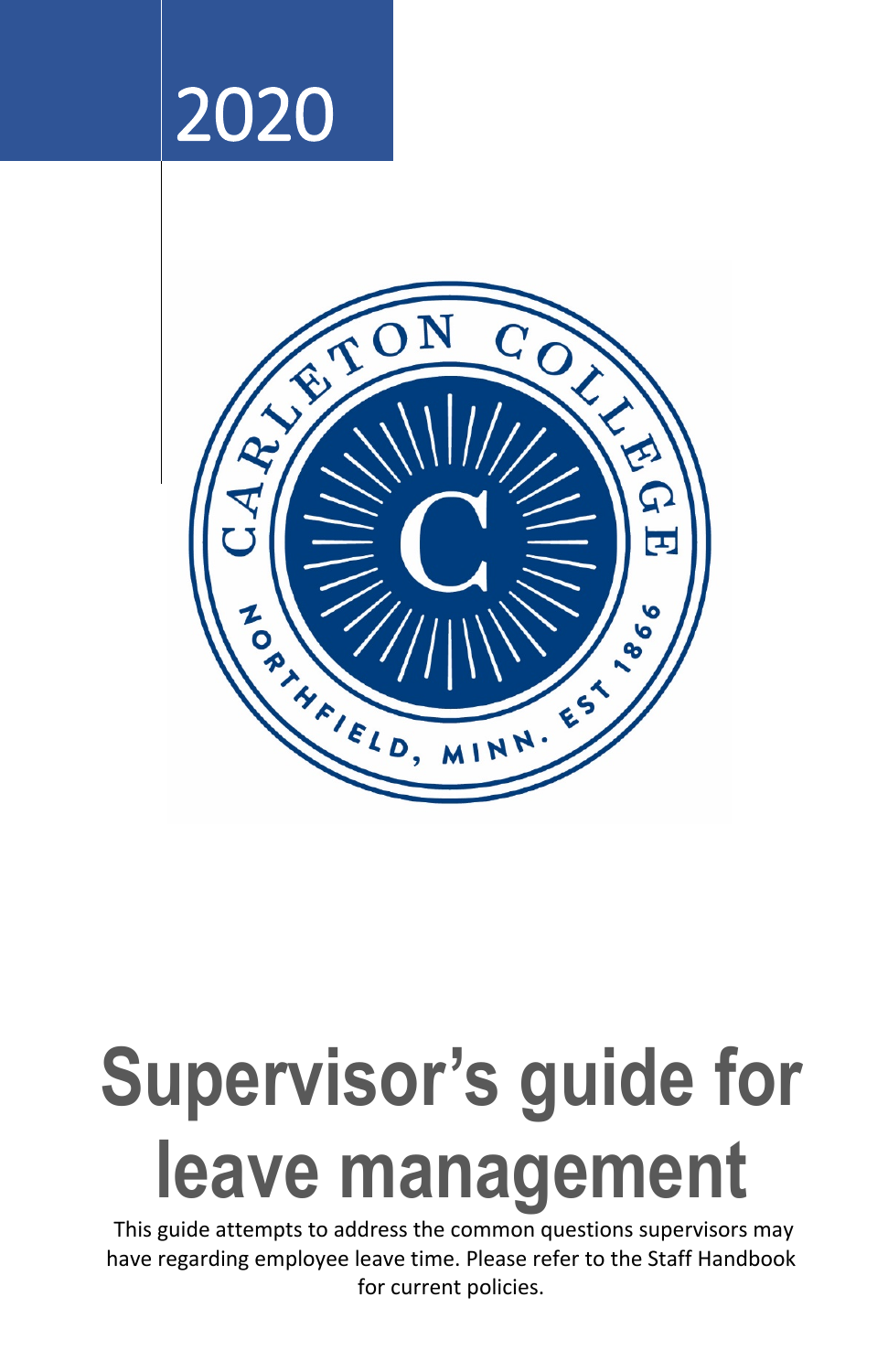## **Overtime**

Bi-weekly (non-exempt) employees working more than 40 hours in a week, **must** be paid overtime (1-1/2 times their normal rate of pay). The calculation of hours counted include time worked and holidays. Employees are required to gain supervisor approval before working overtime, however, even if this did not occur, Carleton is required to pay the employee overtime for hours worked in excess of 40 hours per week.

## **Comp-time**

Employees are **not** allowed to work more than 40 hours in one week, and bank the hours worked over 40 to be taken off in a different week. Federal law requires Carleton to pay non-exempt employees for all hours worked in a pay week. The workweek starts on Sunday and ends on Saturday. Pay periods and paydays are listed on the [Payroll website.](https://apps.carleton.edu/campus/business/payroll/)

## **Position FTE management**

Supervisors are responsible for managing an employee's total work hours within the approved FTE for the position. If an employee is regularly working more (or less) than the approved hours, the supervisor should contact Human Resources for a position review.

## **Flexible work time/Remote work**

Some positions at Carleton qualify for either flexible or remote work. You can find more information about these options with the following links:

> [Flexible Work Time](https://apps.carleton.edu/handbook/employment/?a=staff&policy_id=870263) [Remote Work](https://apps.carleton.edu/handbook/employment/?a=staff&policy_id=870263)

# **Reporting and approving use of accrued time off**

#### **Bi-weekly employees**

Bi-weekly employees will report their time worked along with utilization of any leave type in Web Time Entry. Supervisors are responsible for reviewing and verifying the accuracy of the entries by 11:59pm on the Monday following the pay period. Both work and leave time are approved through the same process for bi-weekly staff. Full instructions can be found on the [Payroll website.](https://apps.carleton.edu/campus/business/payroll/staff-supervisor-info/) Bi-weekly employees will receive their accruals for that pay period after the payroll is processed.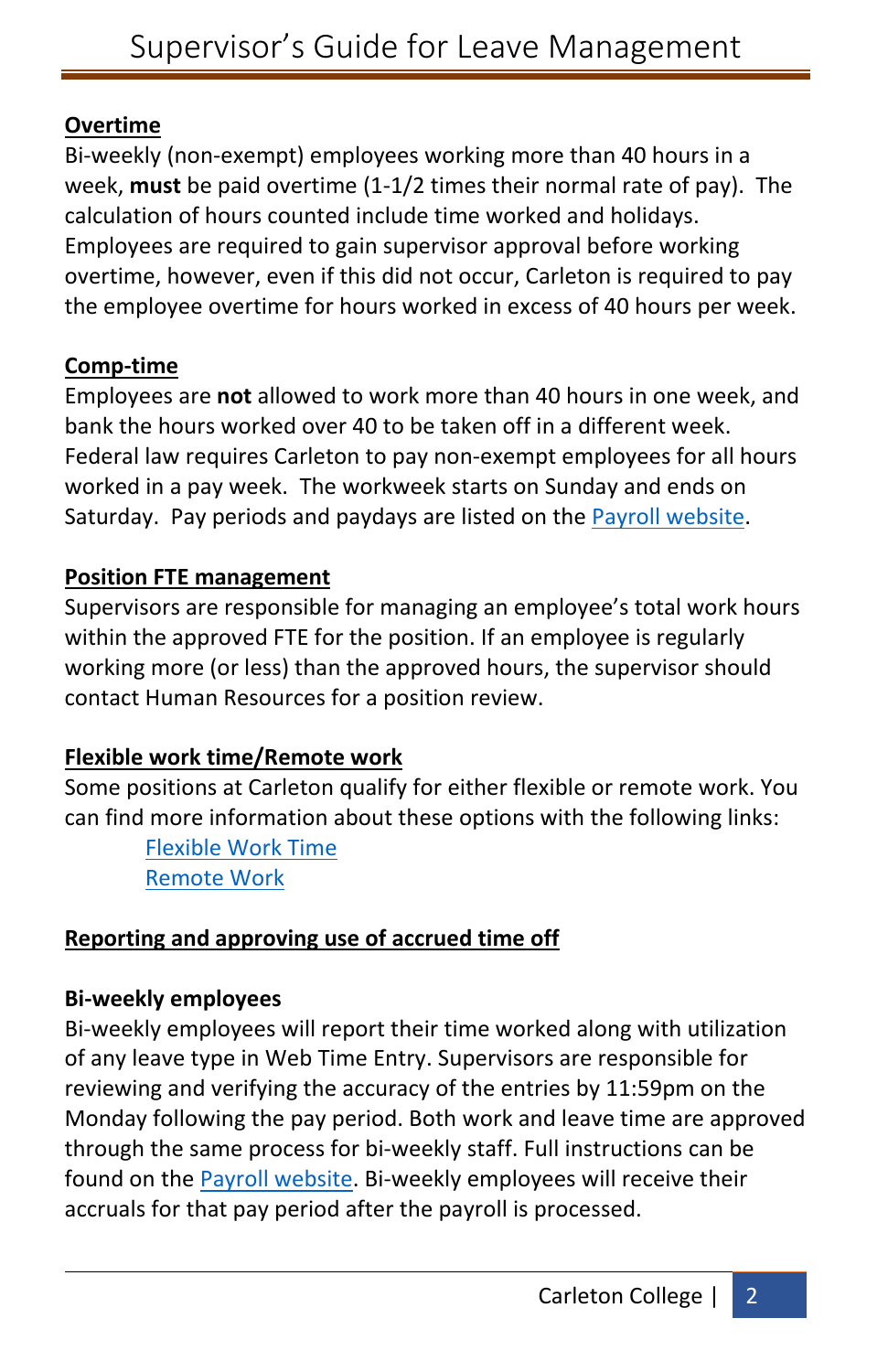#### **Exempt employees**

Exempt employees are required to enter their leave utilization on a monthly basis using the Exempt Leave Reporting tab in the Hub. There is no reporting of hours worked for exempt employees.

Exempt employees report time utilization in either full or half-day increments. Full-time exempt employees are expected to regularly work at least 40 hours per week. Understanding that exempt employees often work more than 40 hours per week, if an exempt employee misses less than 2 hours of work in a day they do not need to report the time off, if they miss between 2-6 hours in a day they should report a half-day of leave utilization. If they miss 6 or more hours they should report a full day of leave utilization (if part-time exempt, prorate based on FTE).

If an exempt employee does not utilize any leave in a given month, they are instructed to enter the code No Time Used This Month (NTU) on the last day of the month. Exempt employees are required to enter their time by the 3<sup>rd</sup> working day of the following month. Supervisors are required to approve exempt leave time in the Hub on a monthly basis by the  $6<sup>th</sup>$ working day of the month. Exempt employees will receive their accruals on the 7<sup>th</sup> working day of the next month. It is important to note that exempt employees will not accrue leave time if they have not reported leave utilization or No Time Used for the preceding month.

Instructions for exempt leave approval are posted on the Human Resources website.

## **Negative vacation balances**

In some cases, an employee may use a portion of their **vacation** before it is are earned, creating a negative leave balance. Information regarding the limits on negative leave balances can be found in the Staff Handbook. The purpose for allowing employees to use vacation before it is earned (negative balance) is in response to the cyclical work of many offices around campus that may dictate when an employee can be away from work, sometimes before they have earned it. It is not the College's intent for employees to carry a negative balance for an extended period, and supervisor approval is required before an employee can use unearned vacation time. This does not apply to other leave types.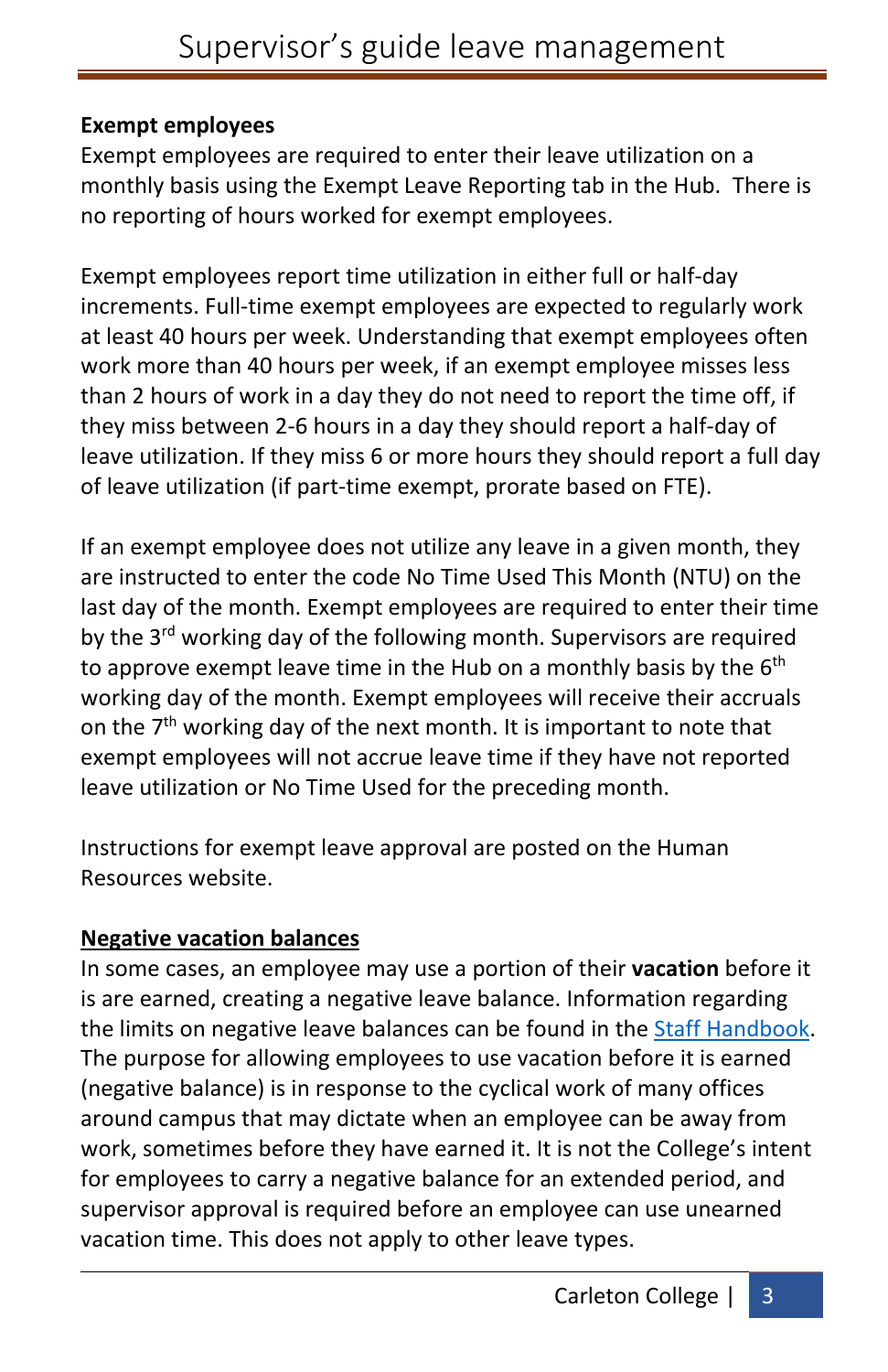## **Holiday Pay**

The College generally provides benefit-eligible employees with 7 paid holidays per year. College-paid holidays are listed on the Human Resources website.

Bi-weekly (non-exempt) employees are provided a bank of holiday hours at the beginning of each fiscal year prorated by their FTE. Bi-weekly employees generally should list the same number of holiday hours as what they were scheduled to work. Employees may not enter more hours than they are generally scheduled to work as this could create overtime. If a bi-weekly employee has exhausted their holiday leave bank, they should report additional holiday time as floating holiday or vacation utilization.

If a bi-weekly (non-exempt) staff employee is required to work on a College paid holiday, the employee will receive overtime pay (1.5 times regular pay) for the hours worked on the holiday. In addition, the biweekly (non-exempt) employee can choose to report holiday utilization. In doing so, the pay rate earned for working the holiday is 2.5 times regular pay. If a salaried (exempt) employee is required to work on a College paid holiday, the salaried (exempt) employee is allowed to schedule another paid day off before the end of the following month.

If a bi-weekly employee has holiday hours remaining after January  $1<sup>st</sup>$ , they should work with their supervisor to take time off prior to June 30<sup>th</sup> and report holiday hours used. Holiday hours do not carry over from one fiscal year to another.

Non-benefit eligible employees and student employees do not qualify for holiday pay. These employees, with supervisor approval, can work additional hours on other days in the holiday week in order to work their full scheduled hours.

## **Weather Days**

In the event of an inclement weather event, staff may follow normal callin procedures to use a weather day. Benefit-eligible staff receive up to two weather days per year (prorated by FTE).